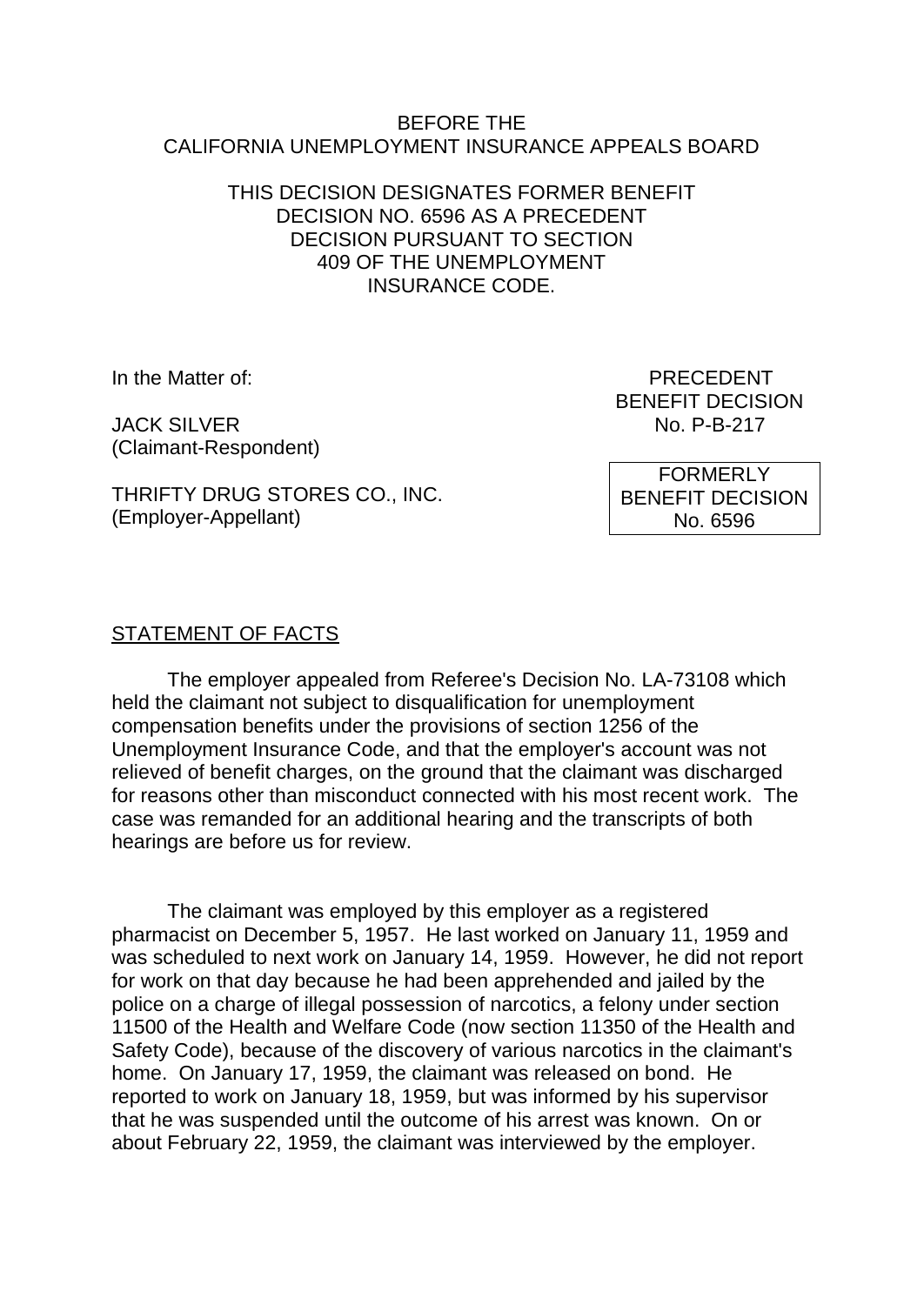The claimant admitted to the illegal possession of narcotics and immediately following the interview, the employer determined to discharge the claimant. The claimant's name was removed from the payroll records; however, he was never advised of this action by the employer. The claimant thereafter filed his claim for unemployment compensation benefits effective March 8, 1959.

On May 29, 1959, the claimant was found guilty of violation of section 11500 of the Health and Safety Code (now section 11350 of the Health and Safety Code) for illegal possession of narcotics. He was sentenced on June 16, 1959 but was granted probation.

The employer terminated the claimant's employment because it was felt that the publicity attendant to the arrest of the claimant was detrimental to the employer's interest. The employer contended that the claimant's termination of employment should be viewed as a constructive voluntary leaving of work because the employer's records indicated that the claimant ". . . In effect voluntarily terminated his employment with our company due to incarceration."

## REASONS FOR DECISION

Under section 1256 of the Unemployment Insurance Code a claimant is subject to disqualification and under sections 1030-1032 of the code an employer's reserve account may be relieved of benefit charges if it is found that the claimant left his most recent work voluntarily without good cause or was discharged for misconduct connected with his most recent work.

It is first necessary to decide if the claimant voluntarily left his work or was discharged by the employer. In applying the provisions of section 1256 of the code, the situation must be judged at the time of termination of employment (Benefit Decision No. 6054).

The record shows that on January 18, 1959 the claimant reported to work ready, willing and able to perform the duties of his job. The employer did not permit him to commence work and suspended him, which suspension was later changed by the employer to a discharge. Under these conditions it is held that the employer was the moving party in the separation and therefore the claimant's termination of employment must be viewed as a discharge by the employer (Benefit Decisions Nos. 6209 and 5439).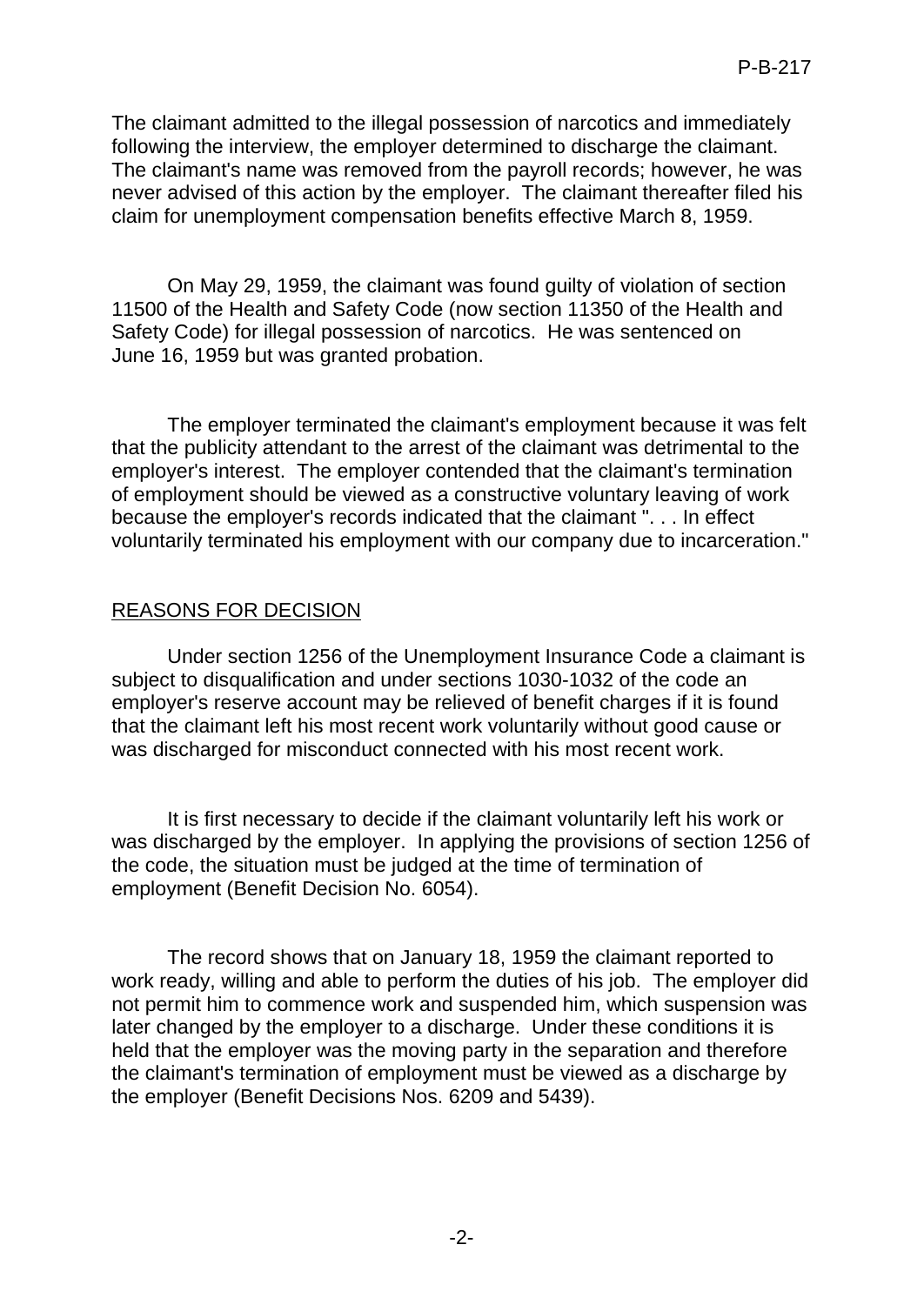So holding, it is necessary to decide if the claimant was discharged for misconduct connected with the work.

We have consistently followed the definition of misconduct as construed by the Wisconsin Supreme Court in Boynton Cab Co. v. Neubeck (1941), 237 Wis. 249, 296 N.W. 636, wherein the court stated:

". . . The term 'misconduct', as used in (the disqualification provision) is limited to conduct evincing such wilful or wanton disregard of an employer's interest as is found in deliberate violations or disregard of standards of behavior which the employer has the right to expect of his employee, or in carelessness or negligence of such degree or recurrence as to manifest equal culpability, wrongful intent or evil design, or to show an intentional and substantial disregard of the employer's interest or of the employee's duties and obligations to his employer. On the other hand, mere inefficiency, unsatisfactory conduct, failure in good performance as the result of inability or incapacity, inadvertencies or ordinary negligence in isolated instances or good faith errors in judgement or discretion are not to be deemed 'misconduct' within the meaning of the statute."

We have also consistently followed the rule, which is likewise followed by a majority of other state unemployment insurance jurisdictions, that an act which occurs while the worker is off duty and which is not related to his employment is not misconduct "connected with his work." Thus we have held, for example, that the disqualifying provisions were not applicable to : a janitor employed at an Air Force base who was convicted of drunken driving while off duty (Benefit Decision No. 6534); an assembler employed at an aircraft plant who was arrested on a morals charge for an event which occurred away from work (Benefit Decision No. 5439); or a leadman in a manufacturing plant who, although previously warned against gambling activities on the employer's premises during working hours, was discharged for admitted gambling away from work during a leave of absence (Benefit Decision No. 5193).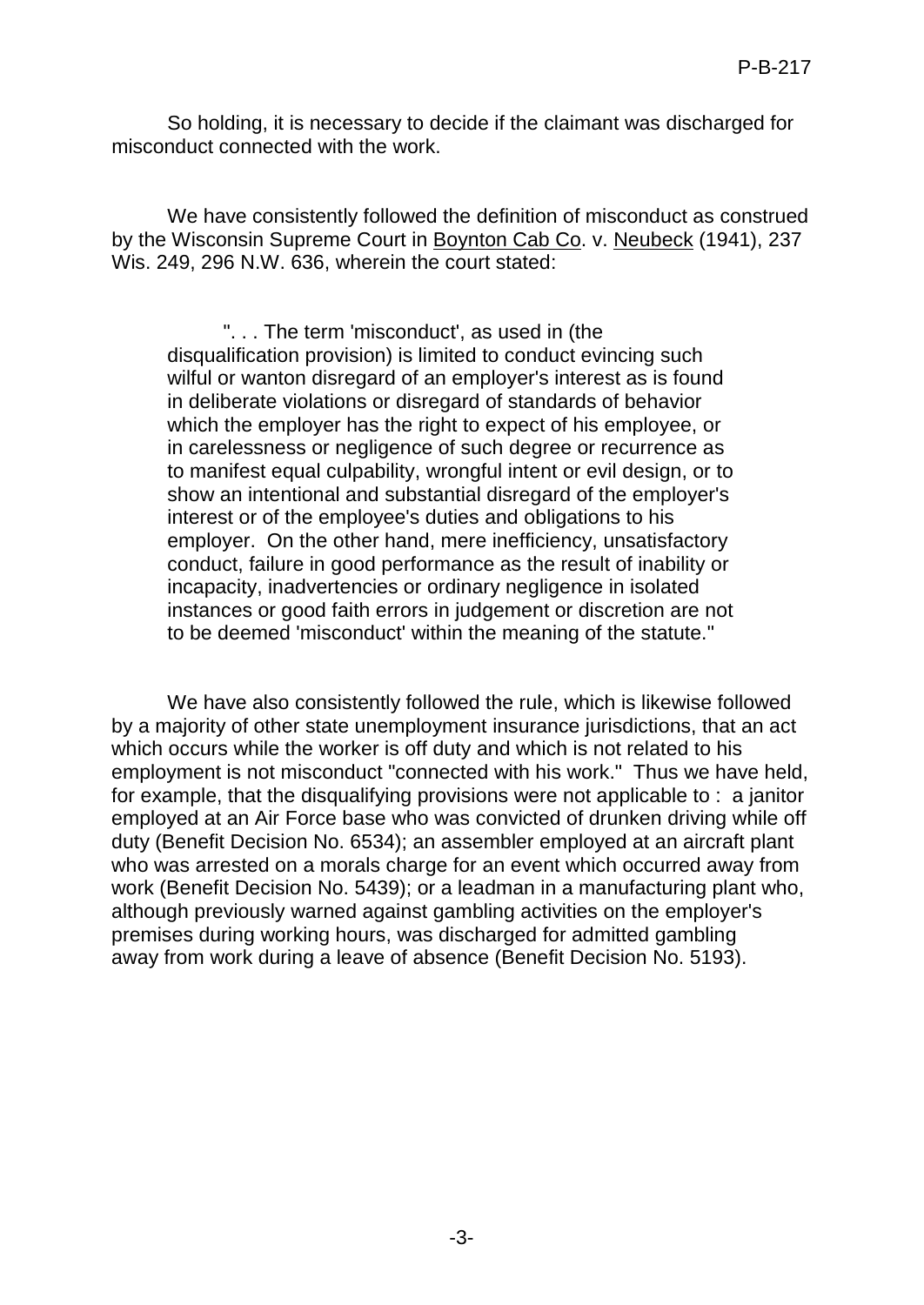However, in Benefit Decision No. 5864, we considered the case of a claimant who had been discharged from her position as a bookkeeper in a bank for persisting in the practice of drawing personal checks against her account at times when there were insufficient funds therein to cover. In arriving at the conclusion that the claimant's conduct tended to substantially injure the employer's interest and constituted misconduct in connection with her work, we reasoned that the financial integrity of a bank employee should be above question and that it also could be taken for granted that questionable financial transactions on the part of a bank employee reflected on the integrity of the employer. Similar exceptions to the general rule that off-duty activities do not constitute misconduct "connected with" the work have been made in other jurisdictions where the claimant deals with the public on behalf of the employer and, when off duty, becomes involved through fault of his own in a disgraceful situation which can reflect upon and adversely affect the employer's welfare (See, e.g., Arizona, App. Trib. Dec. 4785 (CCH Un. Ins. Serv., Arizona, Par. 8229.12); Massachusetts Bd. of Rev. Dec. No. 5292, Mass. RE. (CCH Un. Ins. Serv., Mass. Par.,1970.651); North Dakota App. Trib. Dec. No. AT-4331-56 (CCH Un. Ins. Serv., N. Dakota, Par. 8221); West Virginia Bd. of Rev. Dec., Case No. 9512-C (CCH Un. Ins. Serv., W. Virginia, Par, 8183.05)).

In the present case, the claimant was a registered pharmacist who, because of his occupation, was aware of the laws governing the possession of narcotics and was serving the public on behalf of the employer in a position of trust which called for the preparation and sale of drugs and narcotics upon prescription. This was a position which placed the health and, at times, even the life of the employer's customers under the claimant's control. As such, it was imperative and vital to the employer's interests that the public have complete faith and confidence in the employer's pharmacy. Such faith and confidence was, of course, largely dependent upon those individuals who represented the employer in its dealings with the public. Here, we are of the opinion that the claimant's illegal possession of narcotics was an offense which was so closely related to his occupation with the employer as to destroy his suitability for employment as a pharmacist in the employer's establishment and that the offense constituted misconduct in connection with his work. Therefore, we conclude that the claimant is disqualified for benefits under section 1256 of the Unemployment Insurance Code for a period of five weeks, as provided in section 1260 of the code, and that the employer's account shall be relieved of charges under section 1032 of the code.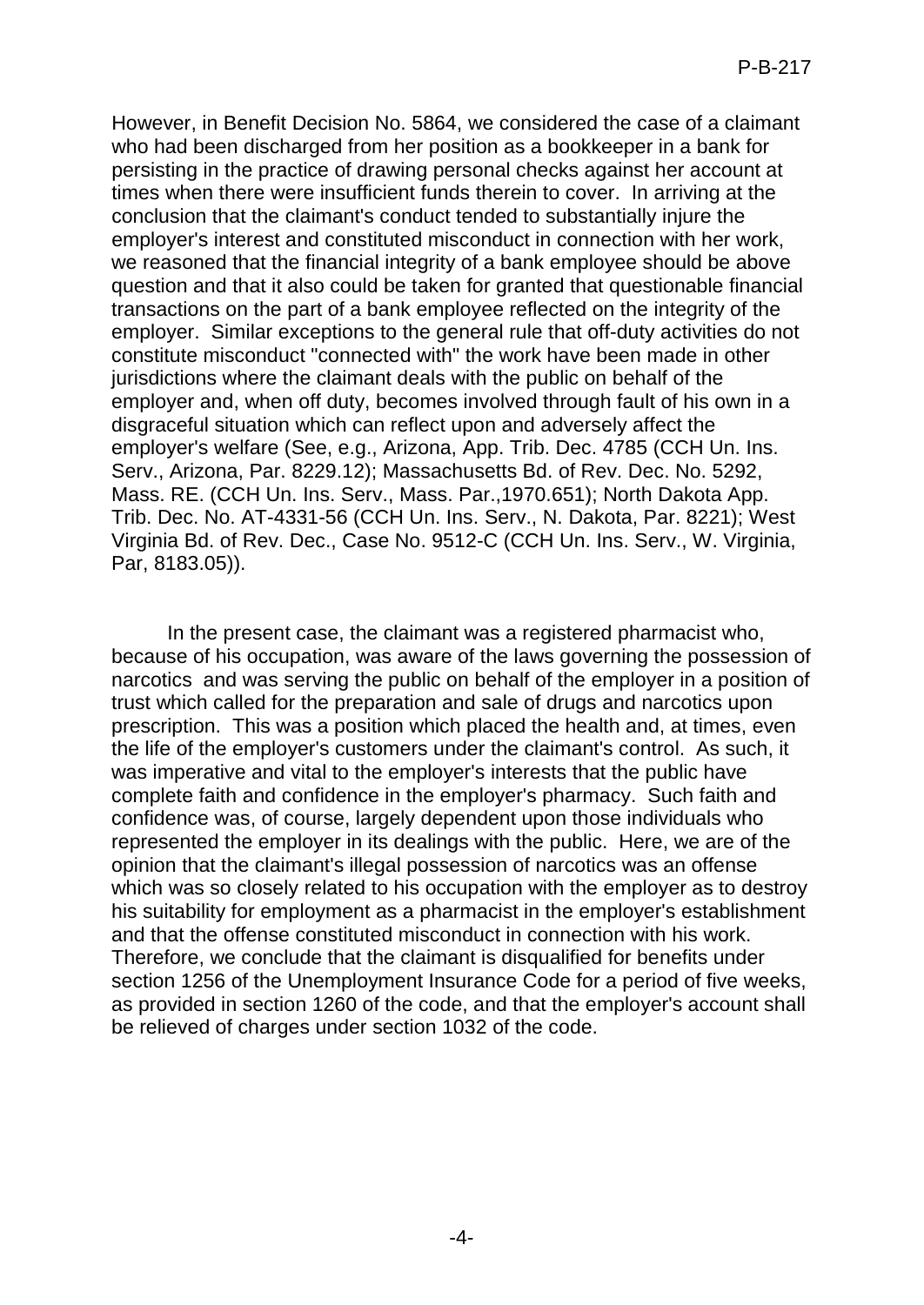# **DECISION**

The decision of the referee is reversed. The claimant is disqualified for benefits under section 1256 of the code for a period of five weeks as provided in section 1260 of the code and the employer's account is relieved of charges.

Sacramento, California, February 5, 1976.

# CALIFORNIA UNEMPLOYMENT INSURANCE APPEALS BOARD

DON BLEWETT, Chairperson

MARILYN H. GRACE

CARL A. BRITSCHGI

RICHARD H. MARRIOTT

DISSENTING - Written Opinion Attached

HARRY K. GRAFE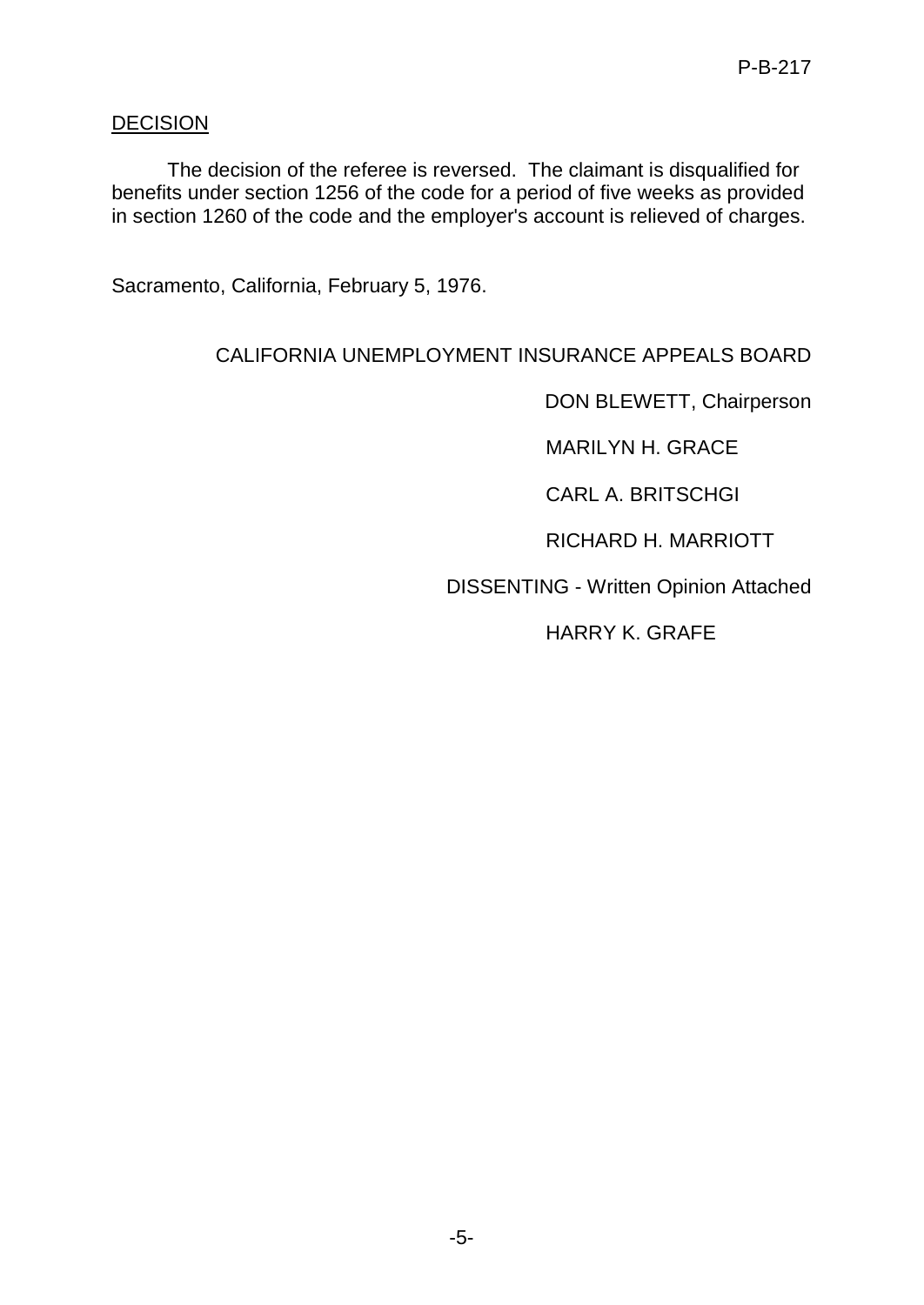## DISSENTING OPINION

#### I dissent.

This decision is of dubious precedent value for a number of reasons. Largely, it is based on outdated statutes and it fails to recognize pronouncements of the courts. Although the decision proclaims that "the transcripts of both hearings are before us for review" nothing could be further from the truth. The record in this and all other Benefit Decisions being elevated to precedent status have long since been destroyed and are not available to us (see my dissenting opinion in Appeals Board Decision No. P-B-168). The lack of the record is especially critical in view of the issues of this case.

The claimant here was employed in a drug store as a pharmacist. On January 14, 1959 he was arrested "on a charge of illegal possession of narcotics, a felony" under Health and Safety Code (identified by the Board at that time as the "Health and Welfare Code") section 11500. The claimant remained in jail until released on bail on January 17, 1959. He reported for work on January 18, but was suspended for having missed four days' work because of his confinement in jail. The claimant was convicted on May 29, 1959 of "illegal possession of narcotics" and was subsequently granted probation. The employer contended that the claimant's incarceration constituted a constructive quit.

Assuming for the moment the contemporary truth of the foregoing recital of facts from the majority opinion, this case today would be disposed of pursuant to subdivision (a) of section 1256.1 of the Unemployment Insurance Code, as added in 1968 and amended in 1972:

"(a) If the employment of an individual is terminated due to his absence from work for a period in excess of 24 hours because of his incarceration and he is convicted of the offense for which he was incarcerated or of any lesser included offense, he shall be deemed to have left his work voluntarily without good cause for the purposes of section 1256. A plea or verdict of guilty, or a conviction following a plea of nolo contendere,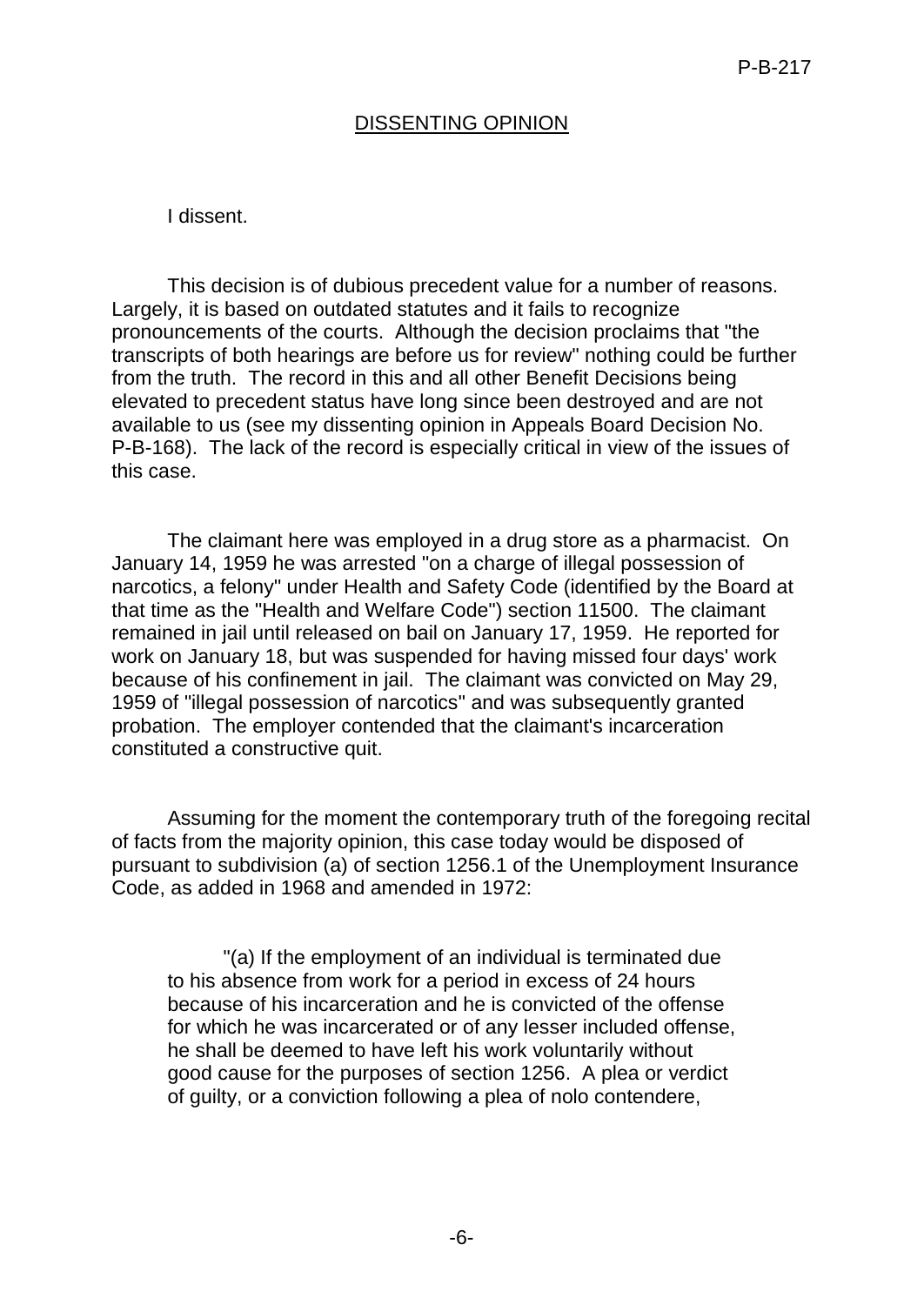is deemed to be a conviction within the meaning of this section irrespective of whether an order granting probation or other order is made suspending the imposition of the sentence or whether sentence is imposed but execution thereof is suspended."

All of the elements of section 1256.1(a) appear to be satisfied. The claimant was absent from work for a period in excess of 24 hours by reason of incarceration; he was later convicted of the charge upon which the arrest was based; and he was terminated because of his absence resulting from incarceration. Consequently, the claimant, today, would be held to have left his work voluntarily without good cause within the meaning of section 1256. This being dispositive of the matter, the Reasons for Decision become meaningless surplusage.

But there are far deeper issues involved in this matter, which demand examination and discussion. Assuming that the discharge was not founded on the claimant's absence from work because of incarceration, it is necessary to evaluate the conduct of the claimant within the meaning of section 1256. For this purpose, it is presupposed that the claimant was discharged for his admission to the employer of the truth of the charges against him.

First, it must be noted that the penal statutes prohibiting possession (and use) of "narcotics" have changed substantially in the 17 years since the occurrence of the events in this case. Today, the prohibition in section 11350 of the Health and Safety Code applies to "controlled substances" specified in sections 11054-11058 of said code, California having adopted the Uniform Controlled Substances Act in 1972. The brief recital of the facts gives us no hint or clue as to the "narcotics" which the claimant admitted possessing. There was a time when the term "narcotics" applied to marijuana:

"Section 11500 of the Health and Safety Code forbids the possession of any narcotic except upon the written prescription of a person licensed to prescribe it. Marijuana is included among narcotics. (Health and Safety Code § 11001h.)" (People v. Rumley (1950), 100 Cal. App. 2d 6)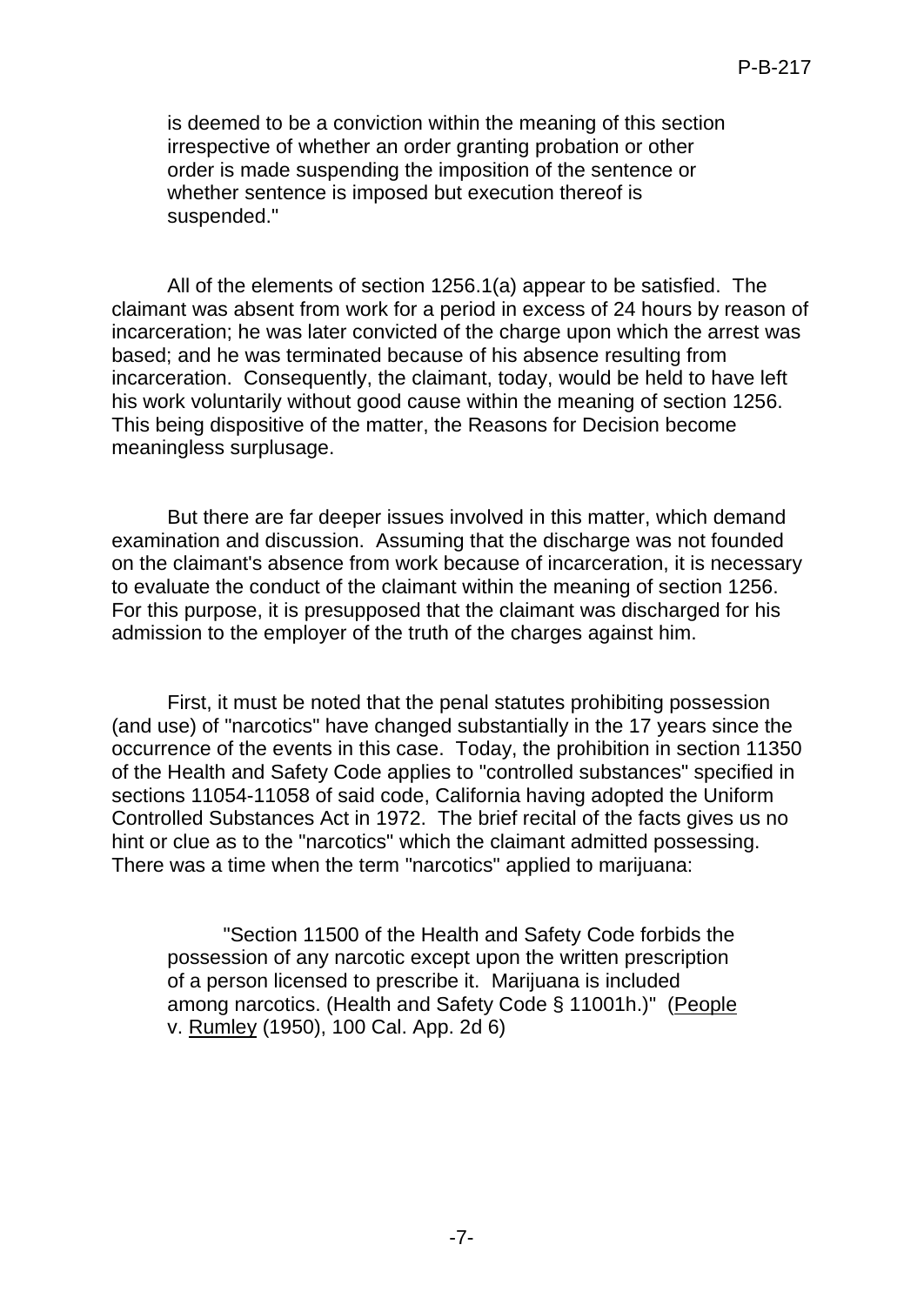"On appeal, it is conceded that the Legislature under a proper exercise of its police power may declare the possession or sale of marijuana to be a crime. However, it is urged that the Legislature, by classifying marijuana as a narcotic, was able to obtain public support for the "excessive punishment" it prescribed for the possession or sale of marijuana and that such classification is unreasonable. Stated in another form, defendant urges that the punishment prescribed for the possession or sale of marijuana is excessive because, it is argued, marijuana is not a narcotic.

"Questions of a similar nature have been raised in other jurisdictions and whenever the issue has been presented it has been uniformly held that marijuana is a narcotic drug for purposes of statutory interpretation. (Spence v. Sacks, 173 Ohio St. 419 (185 N.E. 2d 363); People v. Stark, 157 Colo. 59 (400 P. 2d 923); Gonzales v. State, 163 Tex. Crim. Rep. 432 (293 S.W. 2d 786); State v. Jackson, - Del. - (239 A. 2d 215); Commonwealth v. Leis, - Mass. - (243 N.E. 2d 898); Escobio v. State (Fla.) 64 So. 2d 766; United States v. Ford Coupe Automobile, 83 F. Supp. 866.)" (People v. Sheridan (1969), 261 Cal. App. 2d 429.)

Today, under the Uniform Controlled Substance Act (Health and Safety Code section 11000, et seq.) marijuana is neither a "narcotic" nor a "controlled substance," and is instead considered separately (see sections 11357-11362, Health and Safety Code). New laws which became operative January 1, 1976 base the penalty for possession of marijuana for one's use on the weight of the marijuana.

If the claimant had marijuana in his possession, the severity of the offense would be far less harsh today. The significance of the liberalization of the statutes concerning possession and use of marijuana is spotlighted by Weissbuch v. Board of Medical Examiners (1974), 41 Cal. App. 3d 924. The physician in that case appealed the discipline which the Board of Medical Examiners had ordered. The Board of Medical Examiners on July 26, 1972 had ordered the physician's license revoked, with the order stayed during a two-year probationary period. The physician on January 15, 1971 had pleaded guilty to possession of marijuana. The Court of Appeal ordered the Board of Medical Examiners to dismiss the proceeding, noting that under "present law, this case would not have arisen. In 1972, the Legislature by enactment of the California Uniform Controlled Substances Act,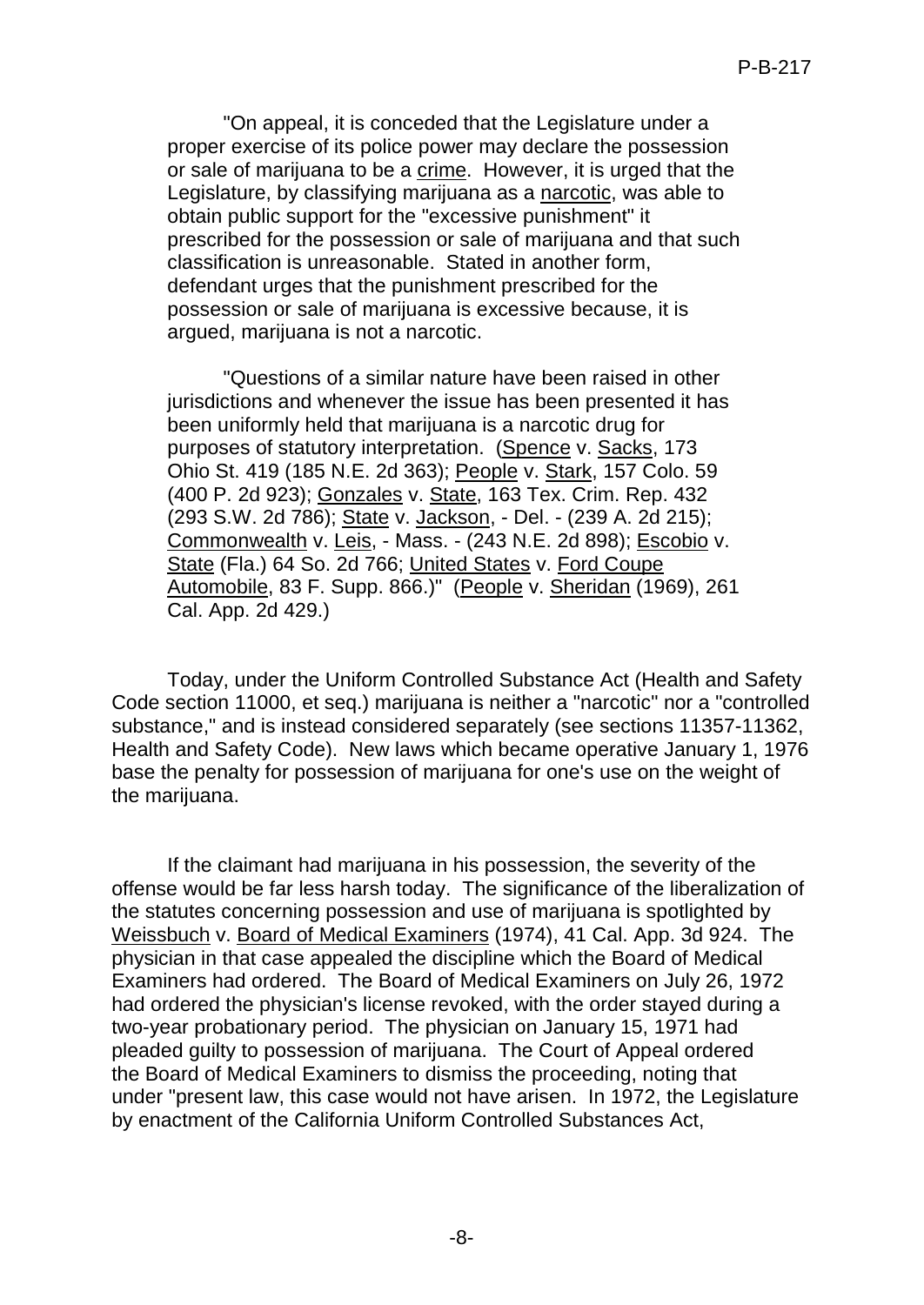eliminated marijuana as a narcotic from Health and Safety Code section 11001 and its successor section 11019 does not include marijuana as a narcotic, nor is it classified as a dangerous drug." As the change in law had occurred before the Board of Medical Examiners' order became final, the order had to give way to the new statutes.

But, irrespective of the nature of the substance possessed by this claimant in the case presently before us, the decision is also fatally flawed by its lack of syllogistic reasoning. The decision concludes, without citing any specific supportive evidentiary finding, that possession of the "narcotics" away from his work by the pharmacist constitutes misconduct within the meaning of section 1256. Such a conclusion, absent evidence of probative value, is contrary to the recent dismissal law established by the courts of this state. I will set forth several of the leading cases, which enunciate the rules and the tests developed by the courts.

In H. D. Wallace and Associates, Inc. v. Department of Alcoholic Beverage Control (1969), 271 Cal. App. 2d 589, the state had ordered the conditional revocation of the liquor license of the petitioning corporation, because the corporation's president and sole shareholder had had a number of arrests and convictions for misdemeanor drunk driving and other offenses involving the intemperate use of alcoholic beverages. All such incidents occurred away from the licensed premises. The court directed the state to set aside its order of revocation, stating:

"In this case the department apparently believed that Mr. Hughes' past conduct might raise a future problem. The net effect was revocation of the license upon conjecture or speculation. There was no evidence that his convictions for insobriety on and off the highway had an actual effect upon the conduct of the licensed business, nor was there any rational relationship between his offenses and the operation of the licensed business in a manner consistent with public welfare and morals. . . ." (271 Cal. App. 2d at pages 593-594.)

The California Supreme Court refined the evidentiary requirement into the "nexus" test in Morrison v. State Board of Education (1969), 1 Cal. 3d 214. The appellant, a public school teacher, had been involved in a non-criminal homosexual relationship with an adult away from the school. The state ordered the appellant's life diplomas revoked on the basis of his conduct. The court overturned that order, pointing out that the record contained no evidence indicating the appellant's unfitness to teach.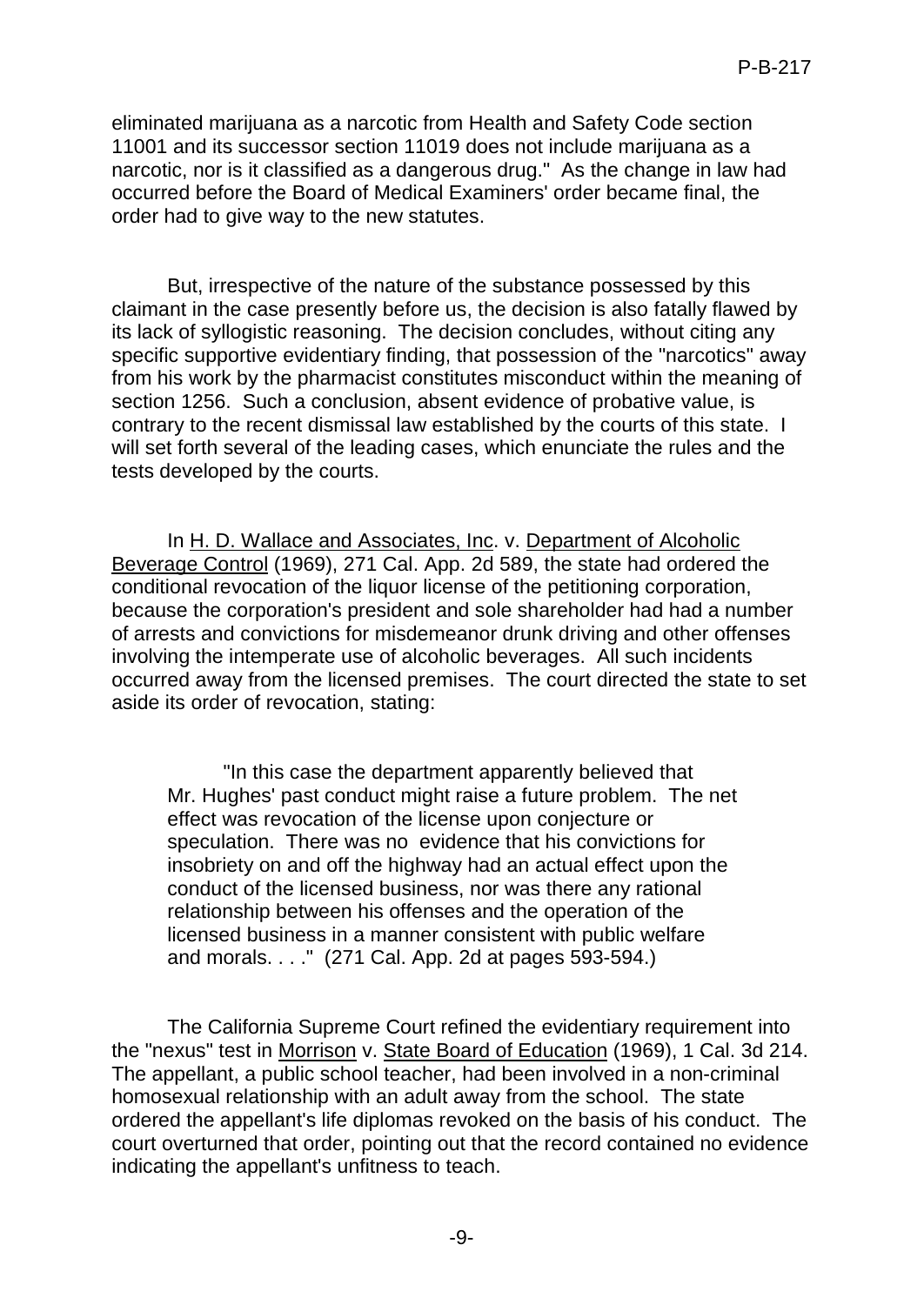Morrison and related cases are collected in the court's opinion in Vielehr v. State Personnel Board (1973), 32 Cal. App. 3d 187, which involved the conviction of possession of marijuana during his off-duty hours by a tax representative trainee of the Department of Human Resources Development (predecessor of today's Employment Development Department). The appellant-trainee was dismissed from his job by reason of the conviction. The department's notice of punitive action stated, inter alia:

". . . Your position as Tax Representative Trainee requires a great amount of public contact with a segment of the community made up primarily of employers. One of your functions in your position is to establish a rapport with these individuals based on a mutual feeling of respect.

"You are a representative of the Department and any actions which tend to discredit you personally in the eyes of those you come into contact with cannot help but bring discredit to the entire Department.

"The knowing commission of an illegal act without just cause shows a lack of respect for authority, particularly governmental authority. You cannot urge people to comply with Departmental rules and regulations while you yourself have shown a lack of desire to comply with governmental rules."

The only evidence presented at the appellant's hearing was his conviction. Citing Morrison and Comings v. State Board of Education (1972), 23 Cal. App. 3d 94, the court set forth the rule:

"If the misconduct bears some rational relationship to the employment and is of a character that can reasonably result in the impairment or disruption of . . . service, the employee may be disciplined." (32 Cal. App. 3d, at page 192).

The court at some length explained the requirements, based on the Morrison and Comings decisions: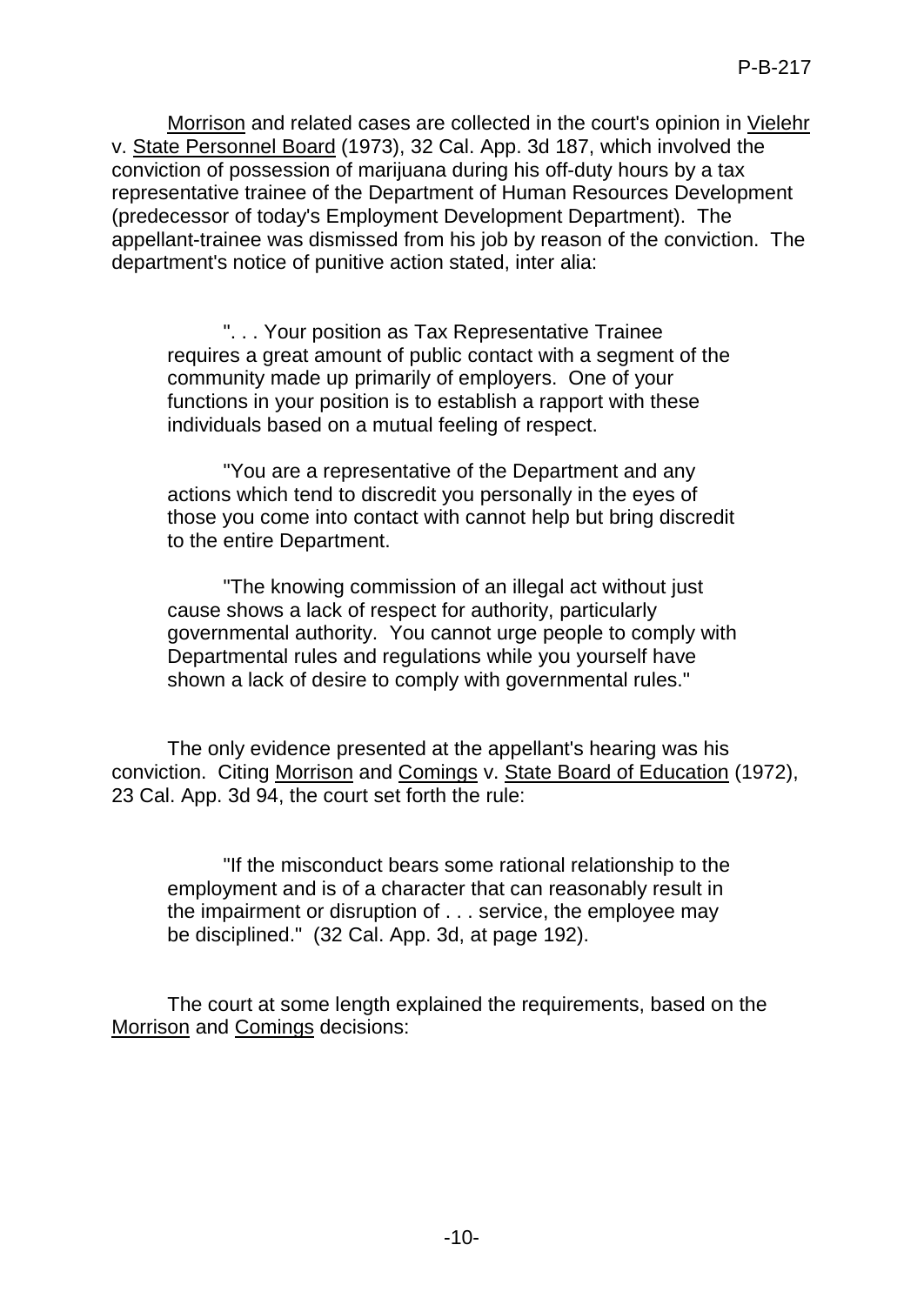"In Morrison v. State Board of Education, supra, 1 Cal. 3d 214, the only proof was that the teacher had committed four separate acts of homosexual conduct with a fellow teacher over a period of one week. The court held that the teacher's conduct could not constitute immoral or unprofessional conduct or conduct involving moral turpitude which per se gave grounds to discipline the teacher unless such conduct indicated his unfitness to teach. The court elaborated: 'We therefore conclude that the Board of Education cannot abstractly characterize the conduct in this case as "immoral," "unprofessional," or "involving moral turpitude" within the meaning of section 13202 of the Education Code unless that conduct indicates that the petitioner is unfit to teach. In determining whether the teacher's conduct thus indicates unfitness to teach the board may consider such matters as the likelihood that the conduct may have adversely affected students or fellow teachers, the degree of such adversity anticipated, the proximity or remoteness in time of the conduct, the type of teaching certificate held by the party involved, the extenuating or aggravating circumstances, if any, surrounding the conduct, the praiseworthiness or blameworthiness of the motives resulting in the conduct, the likelihood of the recurrence of the questioned conduct, and the extent to which disciplinary action may inflict an adverse impact or chilling effect upon the constitutional rights of the teacher involved or other teachers. These factors are relevant to the extent that they assist the board in determining whether the teacher's fitness to teach, i.e., in determining whether the teacher's future classroom performance and overall impact on his students are likely to meet the board's standards.' "

\* \* \*

"Aside from the fact that Comings v. State Board of Education, supra, 23 Cal. App. 3d 94 (hg. den.) related to teachers and State Board of Education proceedings, the factual situation there was almost identical to that in the case at bench and therefore is of significant precedential value.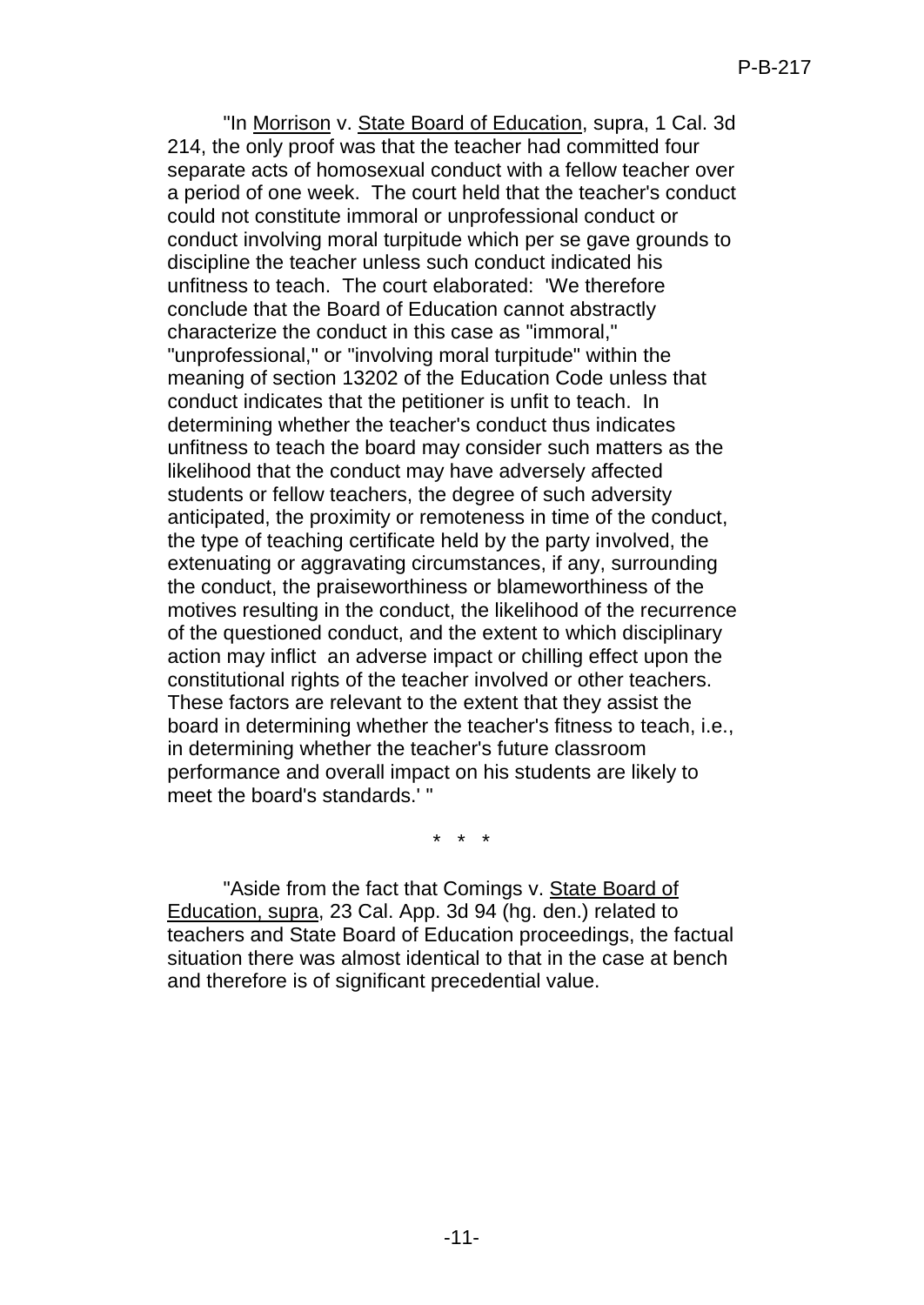"In that case two separate and distinct disciplinary proceedings (Comings and Jones) were consolidated for hearing on appeal because of the questions common to both. In each, there was a conviction for possession of marijuana. In each, punitive action was taken against the teacher by administrators and the action was affirmed by the superior court.

"In the Comings case there had been no evidence produced aside from his conviction of possession of marijuana. The court held that the conviction alone did not constitute substantial evidence of unfitness to teach and reversed the judgment, In doing so, the court said: 'Whether Comings' conduct "adversely affected students or fellow teachers," or in what "degree" . . . , is not even suggested by the record; the latter, in fact, does not show whether or where he taught in a California public school at any time, thus precluding any inference as to the relevant notoriety of his conduct. No inquiry was made into "extenuating or aggravating circumstances, if any, surrounding the conduct," the likelihood of its recurrence, or Comings' motives. . . . The record contains even less evidence of his "unfitness to teach" than appeared in the record held insufficient in Morrison; it thus falls short of the showing required, under the Morrison test, to support revocation of his certification documents.' (23 Cal. App. 3d at pp. 104-105 )

"In the Jones case the judgement dismissing the teacher was affirmed based upon a finding of substantial evidence of his unfitness to teach. The substantial evidence consisted of not only the conviction of possession of marijuana but also the testimony of a vice principal of the school where Jones had been employed. The testimony in substance was that Jones was unfit and included valid reasons for this conclusion."

\* \* \*

"In some factual contexts the obviousness of such relationship is clear. For example, Orlandi v. State Personnel Board, supra, 263 Cal. App. 2d 32 - wherein there was 'ticket fixing' by a California Highway Patrol officer; and Nightingale v. State Personnel Board, supra, 7 Cal. 3d 507 - wherein a referee employed by the Division of Industrial Accidents intervened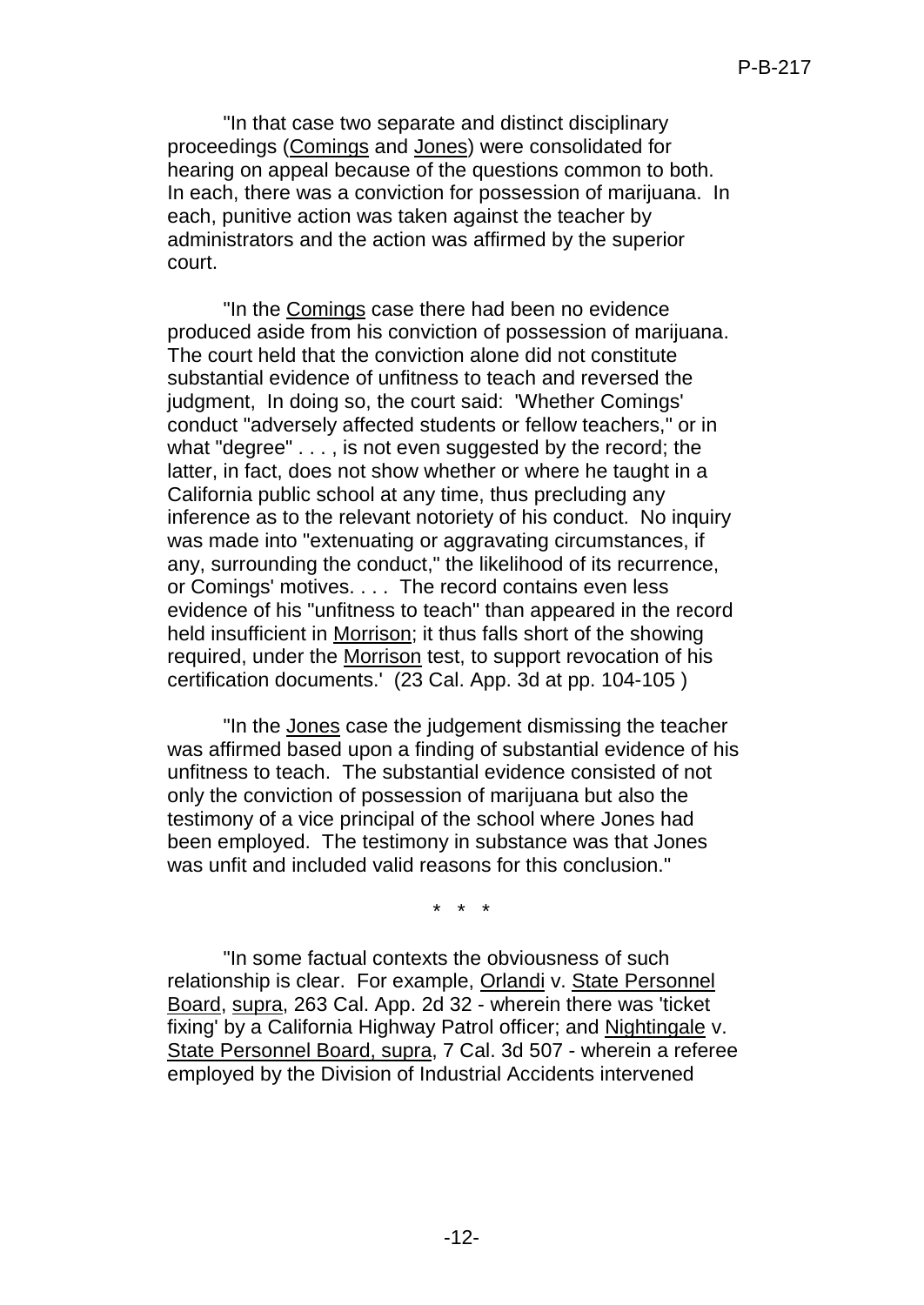with other referees and the Attorney General in an effort to obtain special treatment for a friend. In the case at bench, if the appellant had been an officer with the Bureau of Narcotic Enforcement, there could be little question that the conviction of possession of marijuana alone would justify disciplinary action.

"However, there is no such obvious relationship between possessing marijuana off the job and the duties of a tax representative trainee. Under the mandate of Morrison and the holding in Comings, we are constrained to conclude that conviction of possession of marijuana off the job does not, without more, establish a sufficient probative nexus between the failure of good behavior and a finding of discredit to the agency or employment to justify disciplinary action. Under these authorities, possession of marijuana in private, without more, does not ipso facto cause discredit to the agency for which appellant works or to his employment. Additional proof should be presented bearing upon the relationship between the failure of good behavior and the alleged harm to the public service and whether the failure of good behavior can reasonably result in the impairment or disruption of the public service. Such proof could include, but is not necessarily limited to, whether there are extenuating or aggravating circumstances surrounding the conduct, the likelihood of its recurrence, the proximity or remoteness in time of the conduct, the notoriety of the conduct, and the reasonable likelihood that as a result of the conduct the tax enforcement function of the agency would be impaired." (32 Cal. App. 3d, pp. 192-195. (See Pettit v. State Board of Education (1973), 10 Cal. 3d 29, in which revocation of appellant's life diplomas was sustained, as the evidentiary requirements formulated in Morrison had been satisfied in full.)

I submit that in the pharmacist's case which we have before us, there is a lack of evidence to fulfill the above mandates of the court. Based on the elements set out in Vielehr, only the notoriety is demonstrated, and this alone falls palpably short of an adequate evidentiary showing that the claimant's off-duty conduct constituted misconduct with respect to his job. The majority opinion is replete with conclusions, but just as in the fatally defective orders of the state in H. D. Wallace, Morrison, Comings, and Vielehr, there is no real evidence of probative value to support such conclusions. Consequently, the decision is not sustainable under Code of Civil Procedure section 1094.5 (Perea v. Fales (1974), 39 Cal. App. 3d 939).